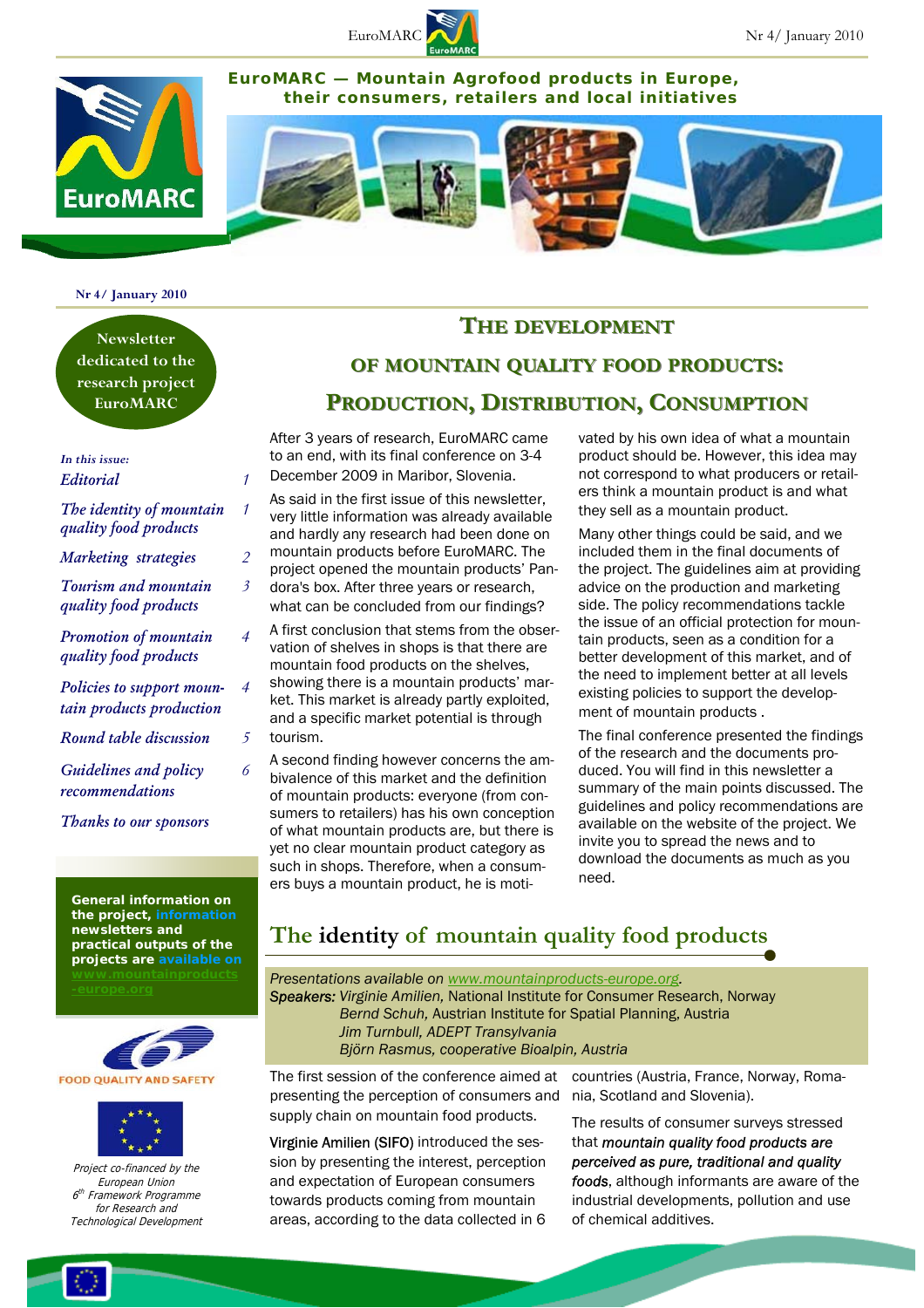

 The respondents also underline the lack of a common definition/understanding of what is a mountain product and the fact that packaging and product promotion is not a guarantee of the real mountain origin.

*EuroMARC did not identify any special category of consumers interested in mountain products: everyone can be a potential buyer in a certain situation and for a certain mountain product.* However, consumers have some expectations vis-à-vis mountain products. In particular, mountain products should be:

- different from other usual products (from their taste/ quality)
- widely available: in specific distribution channels (market, speciality shops, in farm shops, etc) but also in supermarkets

Jim Turnbull from ADEPT Transylvania presented the initiative of the foundation. They created an umbrella brand for food products from a region in the lower Carpathians in Romania, especially home made jams. The Romanian association built its communica-

tion to consumers on the taste and the traditional means of production of jams in the region. The jams produced are natural, but not certified with an organic label. The speaker stressed the importance of telling the products' story to consumers so that they become aware of products' qualities.

Björn Rasmus, CEO from the Bioalpin cooperative, producing diverse organic mountain food products in the Tyrol region, of Austria, and managing the Bio Vom Berg brand, highlighted the fact that Austrian consumers generally support mountains and local products. The cooperative is also attached to the small-medium scale of production and to the fact that mountain products they sell are of good quality: with no GMO, and no addi-



Bernd Schuh,Virginie Amilien, Jim Turnbull, Björn Rasmus

tives, from a particular environment. Consumers can pay an extra price if they can be convinced on product quality: taste, ingredients, provenance and its story (marketing).

#### **What marketing strategies for mountain quality food products?**

*Presentations available on www.mountainproducts-europe.org.* 

*Speakers: Philip Leat,* Scotltish Agricultural College, Scotland

*Virginie Amilien,* National Institute for Consumer Research, Norway *Joze Tlaker,* Association of Zgornjesavinjski želodec producers, Slovenia  *Georges Giraud*, ENITA-Clermont Graduate School of Agronomy, France

The second session focused on the elements of the best strategies for marketing mountain food products.

Philip Leat first presented the results of EuroMARC on this question, raising the point that *better communication of product attributes is crucial for effective retail positioning by producers and retailers.* He mentioned the diversity of mountain products at the European level. Some are seen as speciality products and are sold at relatively higher prices than normal products, others are seen as local products for local consumers and therefore must have prices reflecting the local purchasing capacities, others are aimed at tourists etc. Consequently, there is not necessarily a price premium for mountain products.

The conclusion is that mountain products are promoted inadequately, with a overreliance on product packaging and labelling (in the form of an image, symbol or key mountain-related words) to convey a mountain provenance. Promotional efforts and personal communication vary greatly amongst countries, product groups and types of shops. The presentation concluded with the need for an individual approach when developing or intensifying the sale of mountain products.

Georges Giraud presented the integrated approach of selling the Laqueuille spring mountain water in France by a supermarket chain. The Laqueuille spring is located at 1200m. Laqueuille produces several types of bottles, for different types of consumers (from a private registered brand for more expensive products, to low cost products, with various sizes). The advantage of long distribution chains as supermarkets was stated to be such that larger quantity of products can be sold and the benefit to the region of production and transformation (local employment). .

Joze Tlaker presented another type of marketing of mountain products, through the example of the PDO zgornjesavinjski želodec, a meat product, from the upper

*"Mountain" evokes quality, a clean and preserved environment, healthy products and link with the cultural identity of mountain communities.*

 $b$ 

*« Not all mountain products received a premium and in some cases non-mountain products were more expensive ».*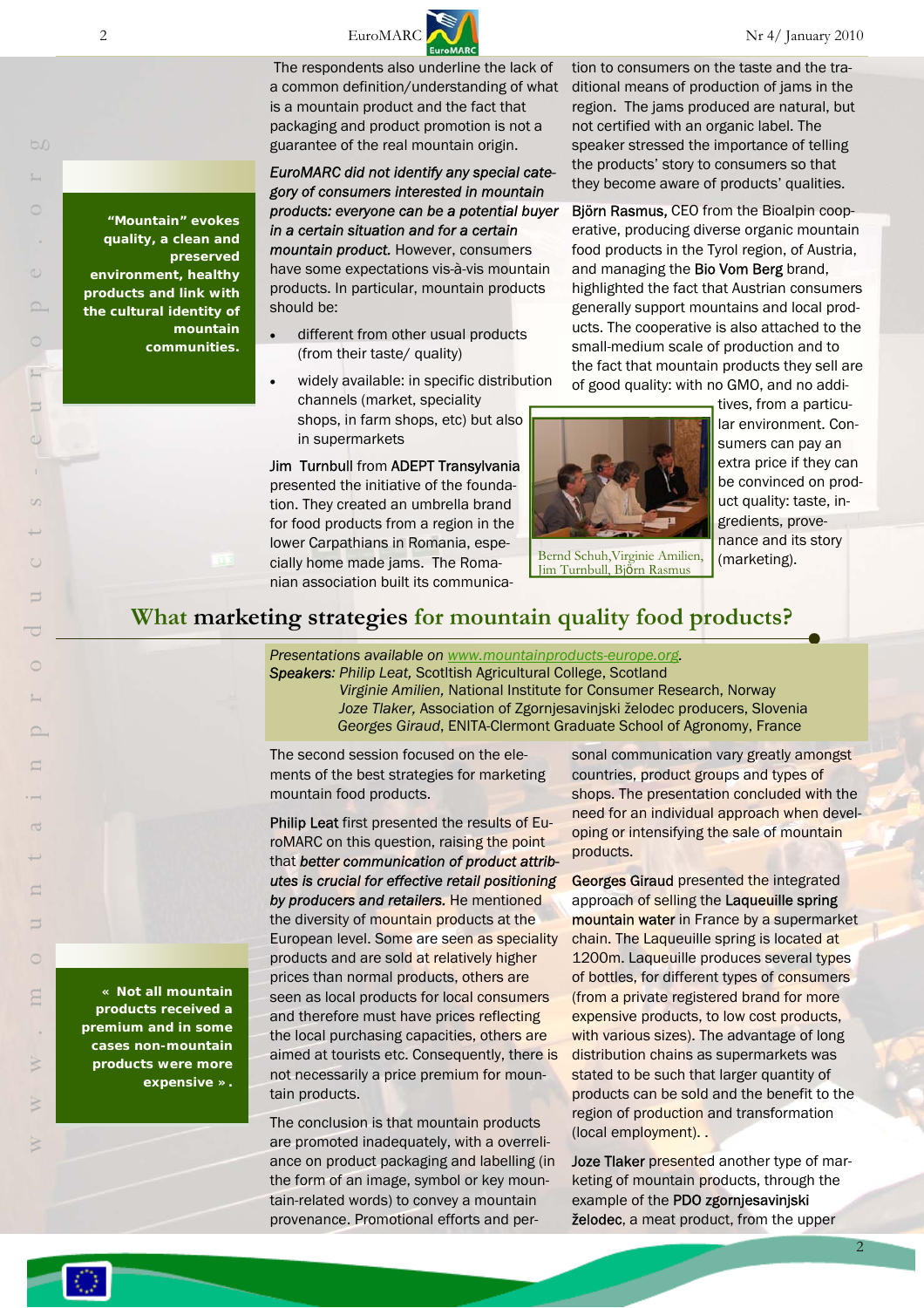





Savinja valley region in Slovenia. The production of zgornjesavinjski želodec is deeply rooted in the local history and culture and is a source of pride for the region. Although this type of želodec is more expensive than others, it benefits from its reputation and organisation of production. Promotion actions are also organised for selling these special meat products. Želodec is sold mainly through direct sale. Because of its huge success, it seldom reaches the shelves

of specialty shops; it may also be sold through public procurement for special events.



## **How can tourism support mountain quality food products and vice-versa?**

*Presentations are available on www.mountainproducts-europe.org. Speakers: Markus Schermer,* University of Innsbruck, Austria  *Davorin Koren,* National Parc of Triglav, Slovenia *Fiona Young*, Cairngorm's farmers market, Scotland

Throughout the project, the links between MQFP and tourism appeared to be quite important, as well as the respective potential of one for the development of the other.

Markus Schermer presented some examples from the project of how tourism activities are linked with the selling of mountain quality food products. The cases included the integration of mountain products in menus of local restaurants/hotels, and the sale of products by direct sale, in farmrestaurants and farms-shops. Activities focused on the production of mountain products are also a possibility for diversifying tourism opportunities offered by a region, with the organisation of seasonal culinary events, regional products trails, visits to farm or to enterprises, etc. Internet and regional tourist guides are useful tools for promotion.

Davorin Koren presented the approach of the Triglav National Park in Slovenia, which established a cheese trail. The initiative met difficulties at the beginning, with problems

of supply that could not satisfy the demand in term of quantity and of quality consistency. The interest of producers for being involved with tourism appeared to be a crucial element, and the Park had to select the producers who would work with the Park on the cheese trail. The project also underlined some results presented in the first session: people are generally interested in the mountain local history of the product but they also want to be sure of the compliance with hygiene standards and of the quality of product.

Fiona Young, organiser of the Cairngorm's farmers market in Scottish national park of the same name presented their initiative of creating places where farmers can meet consumers and tourists. These farmers market are a good opportunity to attract visitors for one day in the small towns where they are organised. Also Cairngorm's farmers markets provide tourism facilities with local mountain products that holiday makers can enjoy in their hotels.

**How to promote mountain quality food products?** 

*Presentations are available on www.mountainproducts-europe.org. Speakers: Georges Giraud,* Clermont Graduate School of Agronomy *Dumitru Rusu,* Lactofarm Hamba, Romania, *Virginie Amilien*, National Institute for Consumer Research, Norway

A general lack of communication on mountain quality food products to consumers and retailers has been observed. The question of using labels to better promote and to add

value to mountain products is then approached.

3

w w w. m o u n t a i n p ro d u c t s - e u r o p e. o r g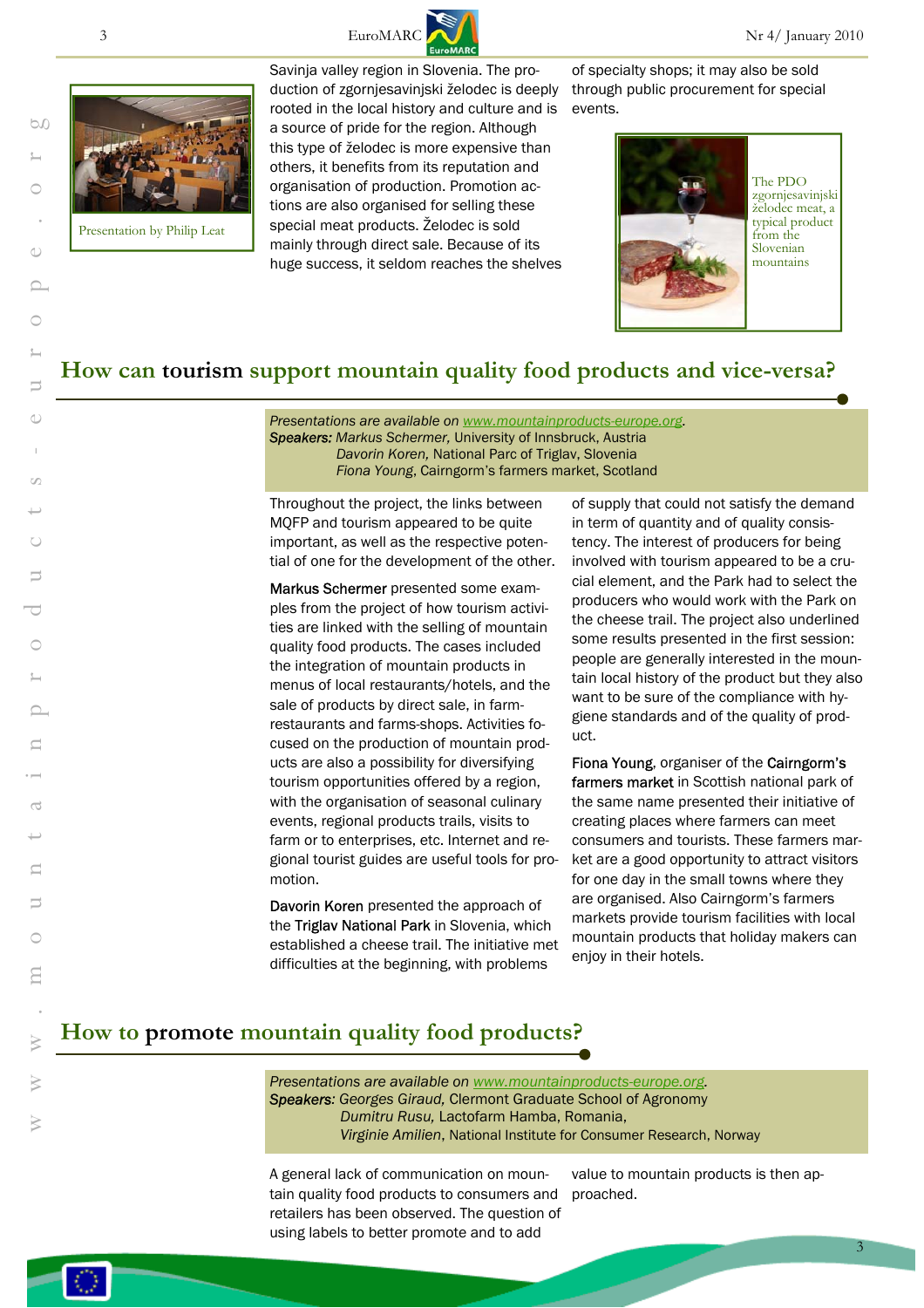*An official protection for « mountain products » is not enough in itself, it requires also some communication towards consumers and the supply chains* 



Georges Giraud introduced the session with conclusions from EuroMARC . A mountain label could be a tool to protect real mountain products, and a promotion tool to enable quick identification by consumers and retailers of mountain. But in order for a label to be efficient, definition and eligibility criteria must suit mountain producers and processors and be accessible in terms of investment costs and administrative procedures. It must also suit consumers' expectations, and be promoted to consumers and actors in the supply chains.

Questionnaires research during the research project revealed that consumers are highly favourable to a mountain label, as they want more information on the origin and on the qualities of products. Retailers are generally favourable, although they are not all in favour of the same type of label (mountain products or mountain quality products, specific mountain range, etc.). Retailers want not only a label: having

strong promotional campaigns and explanation of the terms is necessary.

Dumitru Rusu from Lactofarm Hamba, Romania presented a mountain enterprise selling meat products at the regional/interregional level in Romania. The compliance of these mountain meat products with hygiene standards, their quality raw materials and the absence of additive, as well as the capacity of the enterprise to innovate in its processes and recipes, led the enterprise to obtain a national label for healthy products.

Virginie Amilien presented the Norwegian enterprise "Björli Mountain products" which created a strong quality brand in the production of a specific product, cured leg of mutton. The raw material and the production mode of their "Fenalår" are criteria to obtain several labels, and thanks to which they can added-value to their production and distinguish their products from their competitors.

#### **What policies to support mountain products production?**

*Presentations are available on www.mountainproducts-europe.org Speakers: Philip Leat,* Scottish Agricultural College, Scotland ,

*Rob Mc Morran,* UHI Millennium Institute, Scotland, *Bernd Schuh,* Austrian Institute for Spatial Planning, *Ancuta Pasca*, Euromontana*,* 

*Vincent Cordonnier,* European Commission, DG Agriculture and rural development *Jacques Henchoz*, Federal Office for Agriculture, Switzerland

The EuroMARC project brought some interesting conclusions on the policies that best support the development of mountain quality products. They were presented in this session, as well as information on the evolution of quality policy in European Union and on the recent creation of a mountain label in Switzerland.

Rob Mc Morran stressed that the production of mountain foods is submitted to a lot of constraints but there are also opportunities that should be exploited. For some mountain products, existing certification schemes (PDO, PGI, Organic, etc) do not meet their needs and mountain producers face difficulties to promote their products. At the same time, a few initiatives have been identified in Europe: at the national level in France and in Switzerland, as well as at the regional or local level. But generally, consumers can be misled as there is no definition of mountain products.

Bernd Schuh was responsible for the analysis of case studies on mountain/local food

initiatives. He tried to identify the factors of failure and success of such initiatives. Firstly he stressed the existing similarities between mountain food supply chains and food supply chains in remote rural areas over Europe. Successful regional mountain food supply chains enhance economic, social and environmental sustainability. In the Euro-MARC case studies, food production strengthened both regional identity and the local image, contributed to the creation of more and more diverse jobs. Leader initiatives can function as Start up aid, as well as Development Support for food supply chains, strengthening the cooperation between different actors/firms, enabling financing investments for being more successful and optimizing organizational structures. There is a need for policies that strengthen the entrepreneurial spirit and initiative behaviour among farmers and food processor, people being a key element for the development of any initiative.

Jacques Henchoz, founder of the mountain label in Switzerland presented the creation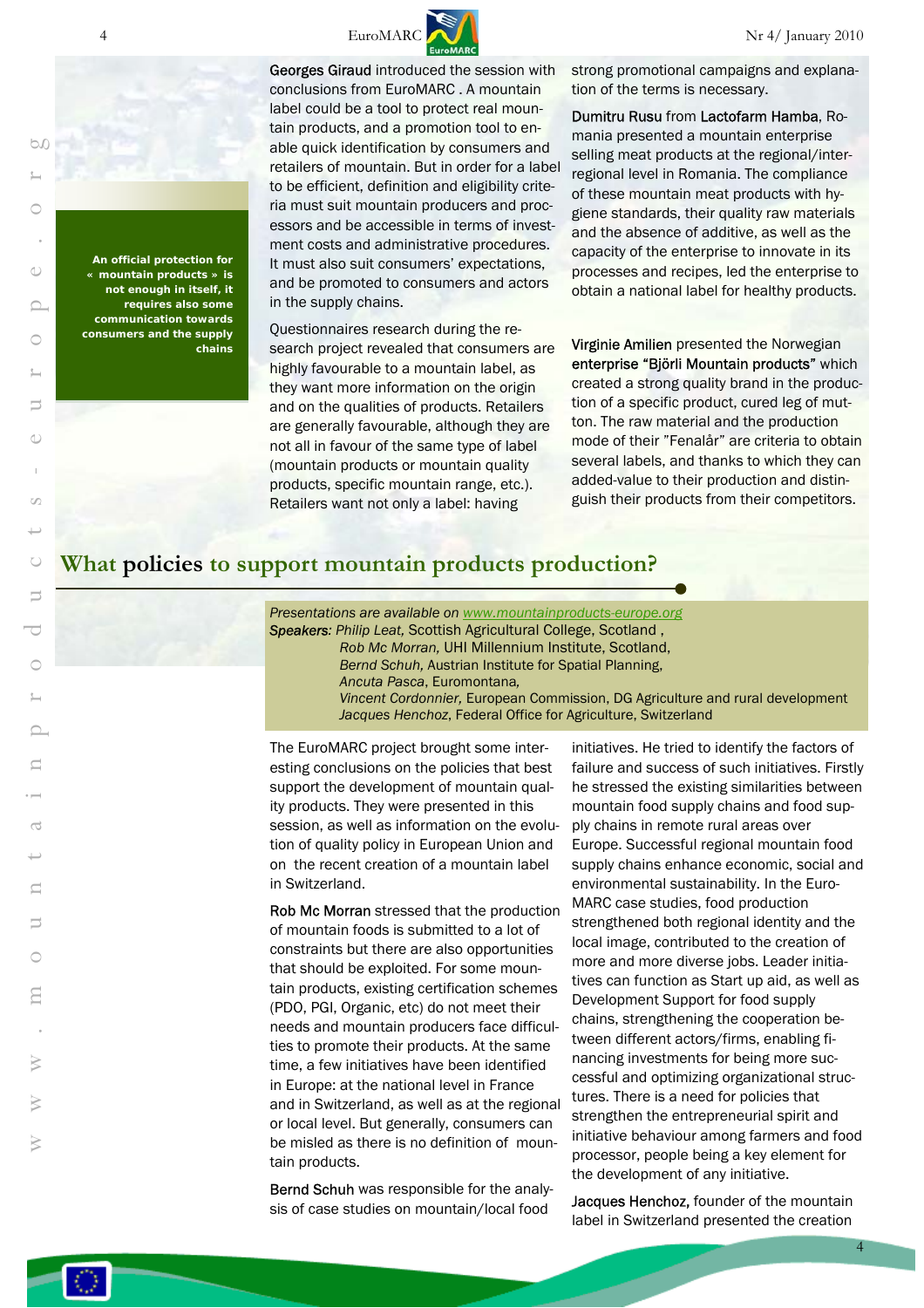

of this new quality scheme (created by a law published in January 2009). To avoid abuses and misleading uses of the "mountain" and "alpine pasture" terms, to guarantee the origin of products to consumers and to give producers the possibility to differentiate the market, definitions were established. They include the conditions producers must fulfil to be allowed to use the terms.

Vincent Cordonnier from the General Directorate for Agriculture and Rural Development presented the European context of the policy of agricultural quality products, and its recent evolution with the Communication of the European Commission published in May 2009 on this topic. This document mentions the possibility of establishing a European mountain reserved term. The next step is an impact study on the need and the feasibility of setting up a mountain reserved term, to take place in the first semester 2010. On the basis of this evaluation, in the second semester of 2010 the European Commission will make legislative proposals to the European Council and to the Parliament or deliver guidelines to actors and Member States.

Ancuta Pasca from Euromontana closed this session with the presentation of the policy recommendations that have been made on the basis of the research project. The policy recommendations target political stakeholders at all levels of governance (European, national and regional/local ones). They aim at raising awareness among policy-makers and technical staff with responsibilities in mountain policy on the potential of mountain products for mountain regions' development. The recommendations also provide practical advice on measures that can be implemented at each level of governance so that consumers can identify better mountain products in retail shops, and supply chains can reach a better level of organisation, at the stage of production, marketing and communication. A first recommendation is the need for a protection framework at European level for mountain quality products and of the definition of clear criteria to be allowed to use the term "mountain". The next recommendations concern the fostering of production, processing, distribution and marketing of mountain quality food products.



### **Round table discussion — Mountain food products and policy instruments**

*Chairman*: Olivier Beucheurie, ISARA-Lyon, France .

Panel: Vincent Cordonnier, Agricultural Product Quality Policy Unit, DG Agriculture and Rural Development, European Commission

*Mira Kos-Skubic*, State secretary, Slovene Ministry of Agriculture Forestry and Food *Alenka Lipuscek-Miklavcic*, director of Planika dairy, Slovenia

*Livia Dömölki*, Consumer's association of Hungary (OFE), member of BEUC (European Consumers' Organisation)

*Jean Gault*, SARD-M coordinator, FAO

The round table discussion aimed at discussing the policy instruments available for mountain products and what improvements were necessary. The State Secretary of the Slovene Ministry of Agriculture, Forestry and Food and Vincent Cordonnier, from the European Commission, recalled that several tools exist to support small-scale producers, such as the ones for the on-farm selling of products. The need to implement them at member-state level was underlined.

The existence of quality schemes (PDO/PGI, organic schemes) was also mentioned as tools that can be used by mountain farmers. However, specific tools for mountain producers are seen as interesting possible options for producers according to the director of

Planika Dairy, as well as by Livia Dömölki who said that Hungarian consumers, although their country is not very mountainous, are still interested in genuine mountain products. She underlined the link with tourism in this respect. Jean Gault, from FAO, precised that mountain products are not only a European question but that the need to promote them is also discussed at global level. This raised the question of the communication of a possible mountain reserved term. In the current state, the analysis made by the European Commission on a reserved term does not propose a solution for communicating the term. This issue would have to be delt with in a second stage, if a protection for mountain products is established.